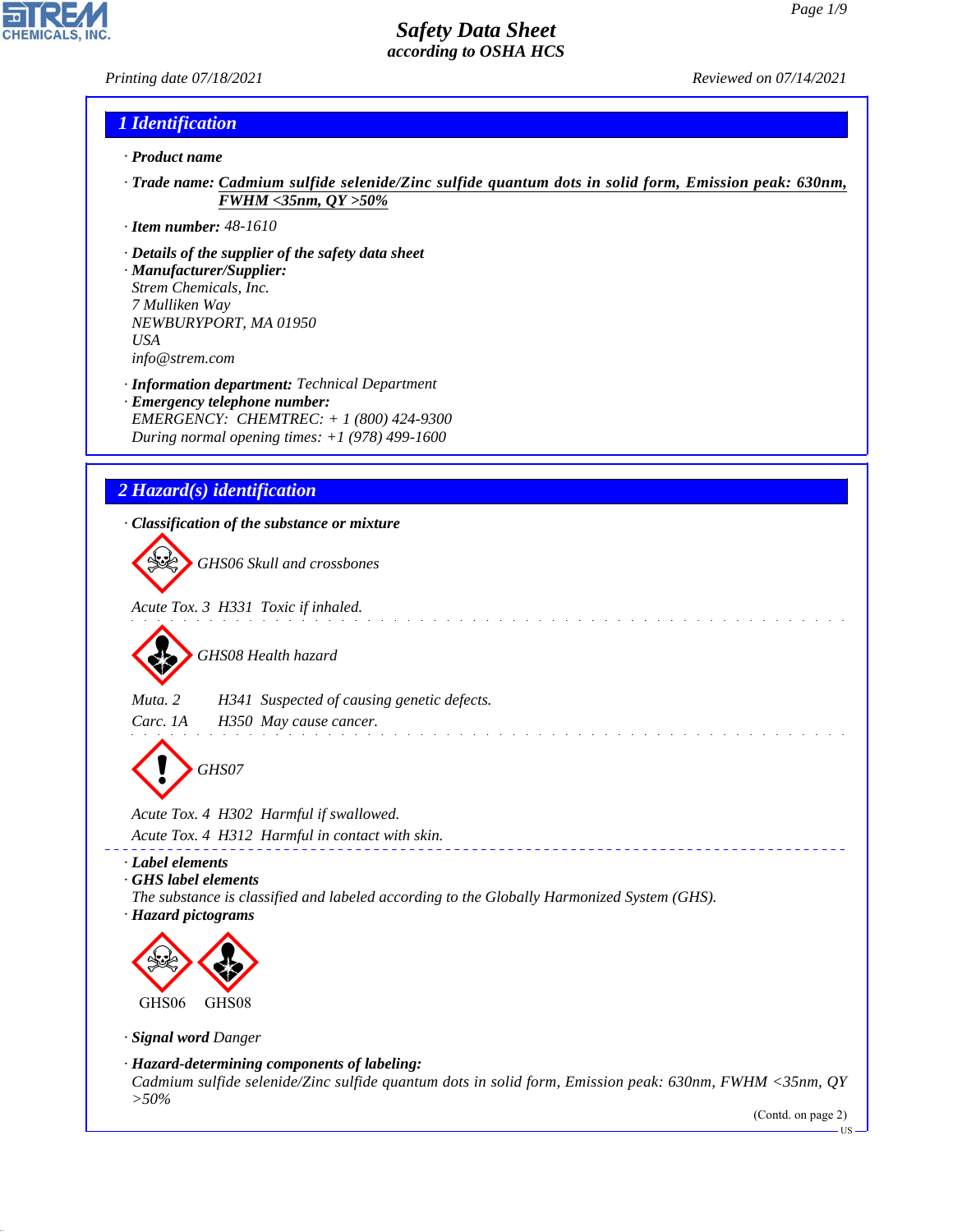*Printing date 07/18/2021 Reviewed on 07/14/2021*

CHEMICALS, INC.

44.1.1

|                                       | Trade name: Cadmium sulfide selenide/Zinc sulfide quantum dots in solid form, Emission peak: 630nm, FWHM<br>$<$ 35nm, QY >50% |  |  |
|---------------------------------------|-------------------------------------------------------------------------------------------------------------------------------|--|--|
|                                       | (Contd. of page 1)                                                                                                            |  |  |
| · Hazard statements                   |                                                                                                                               |  |  |
|                                       | H302+H312 Harmful if swallowed or in contact with skin.                                                                       |  |  |
| H331                                  | Toxic if inhaled.                                                                                                             |  |  |
| H341                                  | Suspected of causing genetic defects.                                                                                         |  |  |
| H350                                  | May cause cancer.                                                                                                             |  |  |
| · Precautionary statements            |                                                                                                                               |  |  |
| P <sub>280</sub>                      | Wear protective gloves/protective clothing/eye protection/face protection.                                                    |  |  |
| P <sub>261</sub>                      | Avoid breathing dust/fume/gas/mist/vapors/spray                                                                               |  |  |
|                                       | P305+P351+P338 If in eyes: Rinse cautiously with water for several minutes. Remove contact lenses, if present                 |  |  |
| $P304 + P340$                         | and easy to do. Continue rinsing.                                                                                             |  |  |
| $P403 + P233$                         | IF INHALED: Remove person to fresh air and keep comfortable for breathing.                                                    |  |  |
| <i>P501</i>                           | Store in a well-ventilated place. Keep container tightly closed.                                                              |  |  |
|                                       | Dispose of contents/container in accordance with local/regional/national/international<br>regulations.                        |  |  |
|                                       |                                                                                                                               |  |  |
| · Classification system:              |                                                                                                                               |  |  |
| $\cdot$ NFPA ratings (scale $0 - 4$ ) |                                                                                                                               |  |  |
|                                       | $Health = 4$                                                                                                                  |  |  |
|                                       | $Fire = 0$                                                                                                                    |  |  |
|                                       | $Reactivity = 0$                                                                                                              |  |  |
|                                       |                                                                                                                               |  |  |
| $\cdot$ HMIS-ratings (scale $0 - 4$ ) |                                                                                                                               |  |  |
| <b>HEALTH</b><br>$^*4$                |                                                                                                                               |  |  |
|                                       | $Health = *4$                                                                                                                 |  |  |
| $\boxed{0}$<br><b>FIRE</b>            | $Fire = 0$                                                                                                                    |  |  |
| <b>REACTIVITY</b> 0                   | $Reactivity = 0$                                                                                                              |  |  |
| Other hazards                         |                                                                                                                               |  |  |
|                                       | · Results of PBT and vPvB assessment                                                                                          |  |  |
| · <b>PBT</b> : Not applicable.        |                                                                                                                               |  |  |
| $\cdot$ vPvB: Not applicable.         |                                                                                                                               |  |  |
|                                       |                                                                                                                               |  |  |
|                                       |                                                                                                                               |  |  |
|                                       | <b>3 Composition/information on ingredients</b>                                                                               |  |  |
|                                       |                                                                                                                               |  |  |
|                                       | • Chemical characterization: Substances                                                                                       |  |  |
| · CAS No. Description                 |                                                                                                                               |  |  |
|                                       | Cadmium sulfide selenide/Zinc sulfide quantum dots in solid                                                                   |  |  |
|                                       | form, Emission peak: 630nm, FWHM <35nm, $QY > 50\%$                                                                           |  |  |
|                                       |                                                                                                                               |  |  |
|                                       |                                                                                                                               |  |  |
| <b>4 First-aid measures</b>           |                                                                                                                               |  |  |
|                                       | · Description of first aid measures                                                                                           |  |  |
| · General information:                |                                                                                                                               |  |  |
|                                       | Immediately remove any clothing soiled by the product.                                                                        |  |  |
|                                       | Symptoms of poisoning may even occur after several hours; therefore medical observation for at least 48 hours                 |  |  |
| after the accident.                   |                                                                                                                               |  |  |
|                                       | Remove breathing apparatus only after contaminated clothing have been completely removed.                                     |  |  |
|                                       | In case of irregular breathing or respiratory arrest provide artificial respiration.                                          |  |  |
| · After inhalation:                   |                                                                                                                               |  |  |
|                                       | Supply fresh air or oxygen; call for doctor.                                                                                  |  |  |
|                                       | In case of unconsciousness place patient stably in side position for transportation.                                          |  |  |
|                                       | · After skin contact: Immediately wash with water and soap and rinse thoroughly.                                              |  |  |
|                                       |                                                                                                                               |  |  |

(Contd. on page 3)

 $\overline{\text{US}}$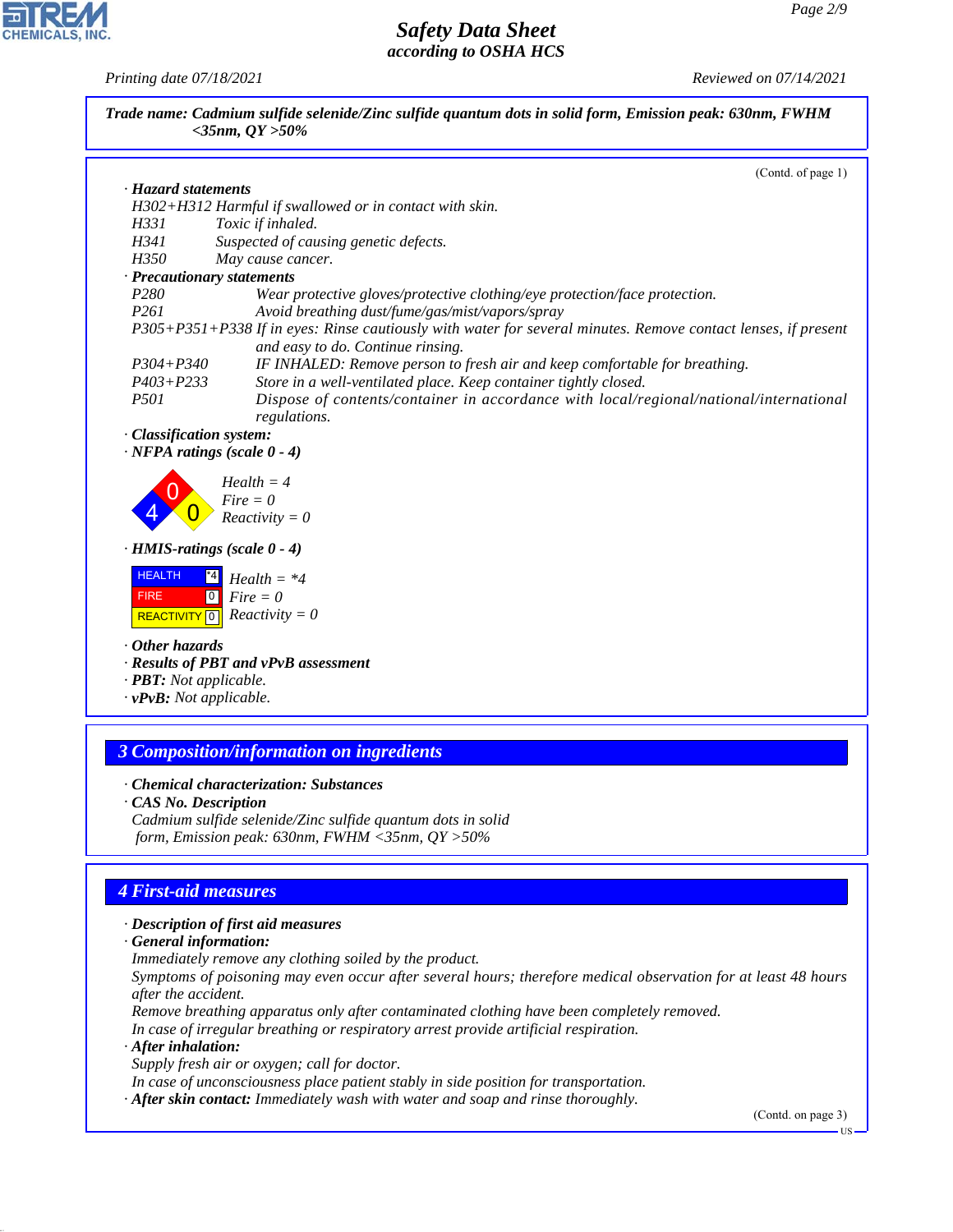*Printing date 07/18/2021 Reviewed on 07/14/2021*

*Trade name: Cadmium sulfide selenide/Zinc sulfide quantum dots in solid form, Emission peak: 630nm, FWHM <35nm, QY >50%*

(Contd. of page 2)

- *· After eye contact: Rinse opened eye for several minutes under running water. Then consult a doctor.*
- *· After swallowing: Immediately call a doctor.*

*· Information for doctor:*

- *· Most important symptoms and effects, both acute and delayed No further relevant information available.*
- *· Indication of any immediate medical attention and special treatment needed*

*No further relevant information available.*

#### *5 Fire-fighting measures*

- *· Extinguishing media*
- *· Suitable extinguishing agents: Use fire fighting measures that suit the environment.*
- *· Special hazards arising from the substance or mixture No further relevant information available.*
- *· Advice for firefighters*
- *· Protective equipment: Mouth respiratory protective device.*

#### *6 Accidental release measures*

- *· Personal precautions, protective equipment and emergency procedures Not required.*
- *· Environmental precautions:*

*Do not allow product to reach sewage system or any water course. Inform respective authorities in case of seepage into water course or sewage system. Do not allow to enter sewers/ surface or ground water.*

*· Methods and material for containment and cleaning up: Dispose contaminated material as waste according to item 13. Ensure adequate ventilation.*

#### *· Reference to other sections*

*See Section 7 for information on safe handling.*

*See Section 8 for information on personal protection equipment.*

*See Section 13 for disposal information.*

#### *· Protective Action Criteria for Chemicals*

*· PAC-1:*

*Substance is not listed.*

*· PAC-2:*

*Substance is not listed.*

*· PAC-3:*

*Substance is not listed.*

### *7 Handling and storage*

#### *· Handling:*

*· Precautions for safe handling*

*Thorough dedusting.*

*Ensure good ventilation/exhaustion at the workplace.*

*Open and handle receptacle with care.*

*· Information about protection against explosions and fires: Keep respiratory protective device available.*

*· Conditions for safe storage, including any incompatibilities*

*· Storage:*

44.1.1

*· Requirements to be met by storerooms and receptacles: No special requirements.*

(Contd. on page 4)



US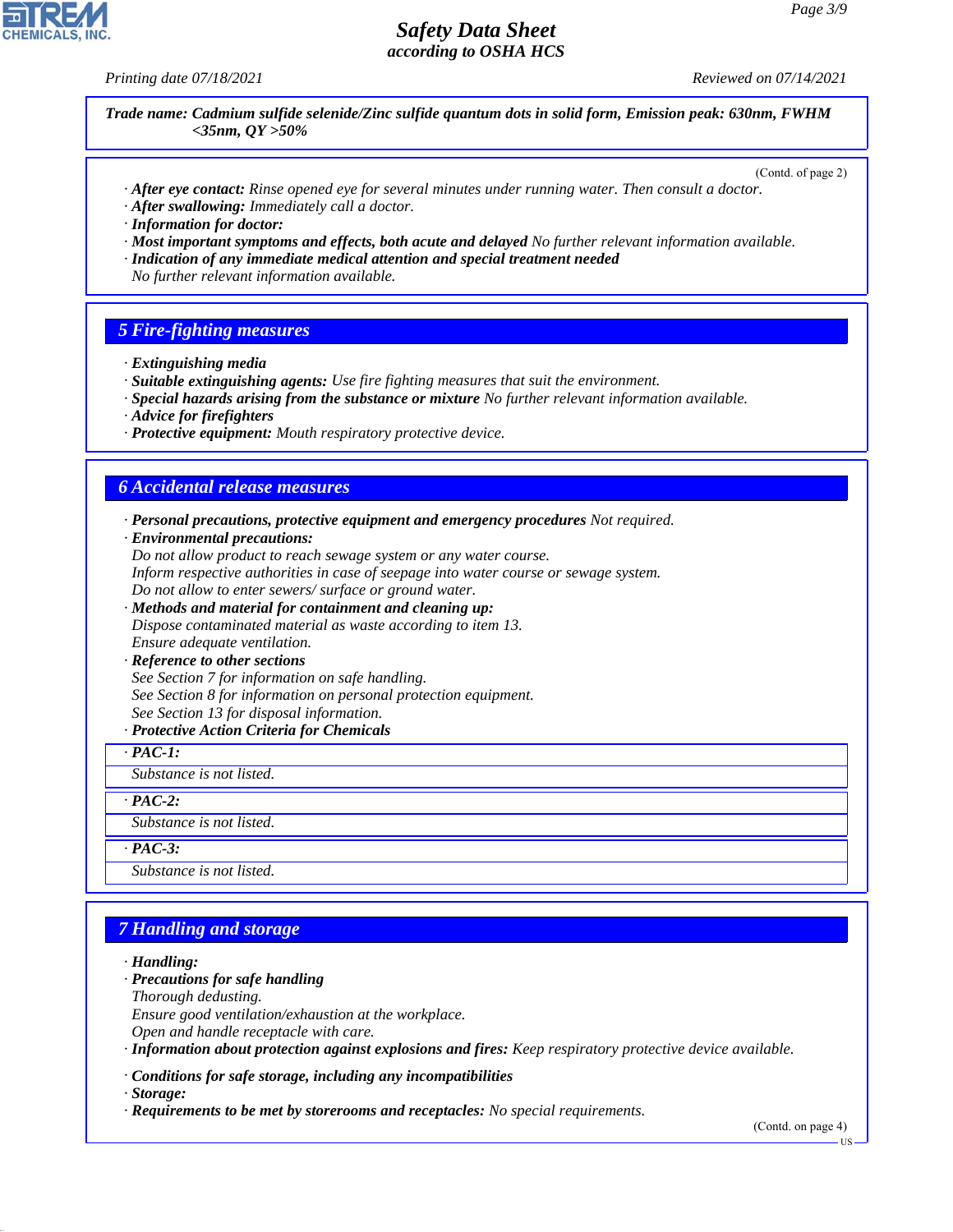*Printing date 07/18/2021 Reviewed on 07/14/2021*

*Trade name: Cadmium sulfide selenide/Zinc sulfide quantum dots in solid form, Emission peak: 630nm, FWHM <35nm, QY >50%*

(Contd. of page 3)

- *· Information about storage in one common storage facility: Not required.*
- *· Further information about storage conditions: Keep receptacle tightly sealed.*
- *· Specific end use(s) No further relevant information available.*

#### *8 Exposure controls/personal protection*

- *· Additional information about design of technical systems: No further data; see item 7.*
- *· Control parameters*
- *· Components with limit values that require monitoring at the workplace: Not required.*
- *· Additional information: The lists that were valid during the creation were used as basis.*
- *· Exposure controls*
- *· Personal protective equipment:*
- *· General protective and hygienic measures: Keep away from foodstuffs, beverages and feed. Immediately remove all soiled and contaminated clothing. Wash hands before breaks and at the end of work. Store protective clothing separately. Avoid contact with the eyes and skin.*
- *· Breathing equipment: A NIOSH approved respirator in accordance with 29 CFR 1910.134.*
- *· Protection of hands:*



\_S*Protective gloves*

*The glove material has to be impermeable and resistant to the product/ the substance/ the preparation. Due to missing tests no recommendation to the glove material can be given for the product/ the preparation/ the chemical mixture.*

*Selection of the glove material on consideration of the penetration times, rates of diffusion and the degradation · Material of gloves*

*The selection of the suitable gloves does not only depend on the material, but also on further marks of quality and varies from manufacturer to manufacturer.*

*· Penetration time of glove material*

*The exact break through time has to be found out by the manufacturer of the protective gloves and has to be observed.*

*· Eye protection:*



44.1.1

\_R*Tightly sealed goggles*

|                       | $\cdot$ Information on basic physical and chemical properties |  |
|-----------------------|---------------------------------------------------------------|--|
| · General Information |                                                               |  |
| $\cdot$ Appearance:   |                                                               |  |
| Form:                 | Powder                                                        |  |
| Color:                | Red                                                           |  |
| $\cdot$ Odor:         | <i><u><b>Odorless</b></u></i>                                 |  |

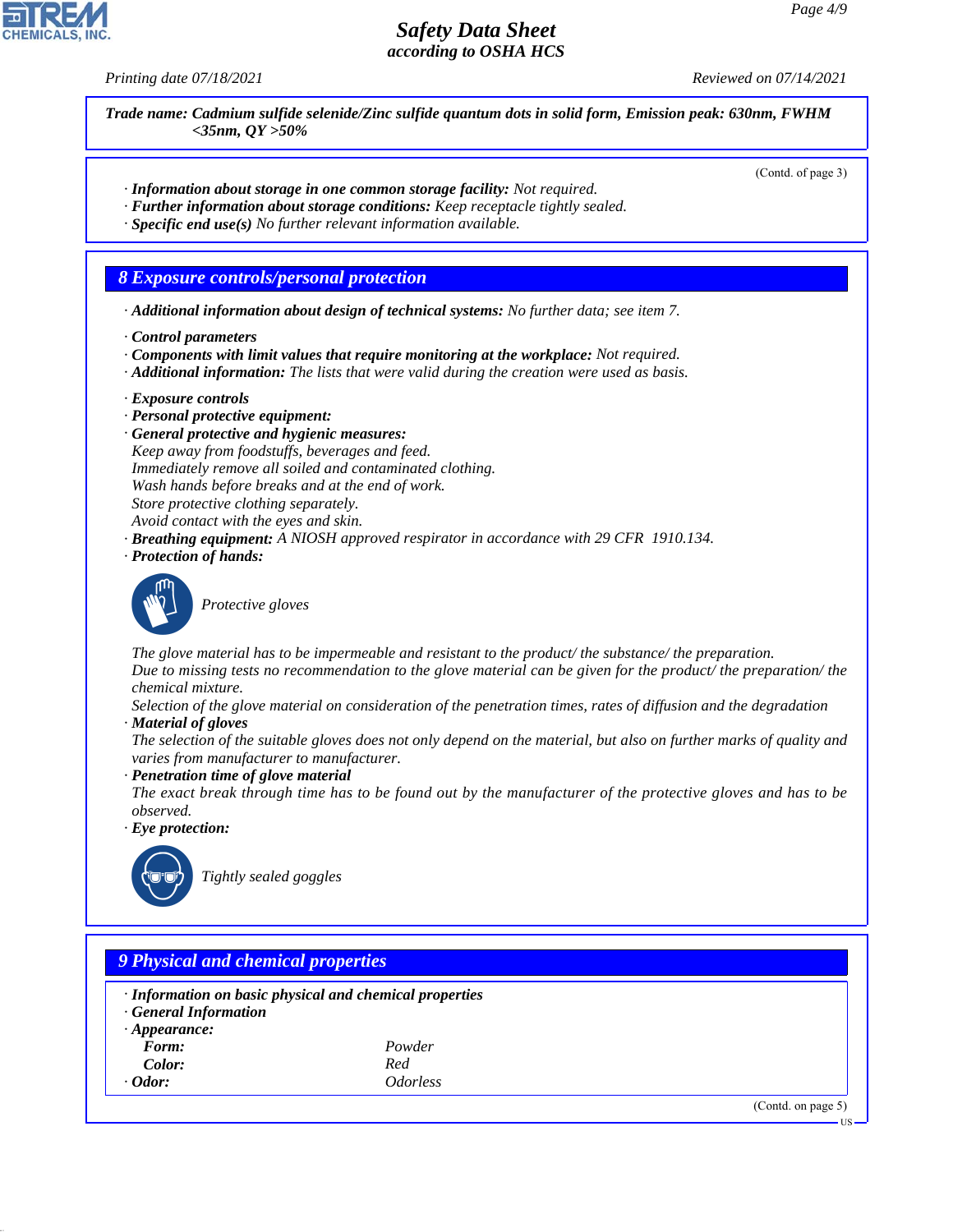**CHEMICALS, INC.** 

*Printing date 07/18/2021 Reviewed on 07/14/2021*

| Trade name: Cadmium sulfide selenide/Zinc sulfide quantum dots in solid form, Emission peak: 630nm, FWHM |  |
|----------------------------------------------------------------------------------------------------------|--|
| $<$ 35nm, QY >50%                                                                                        |  |

|                                                            | (Contd. of page 4)                            |  |
|------------------------------------------------------------|-----------------------------------------------|--|
| · Odor threshold:                                          | Not determined.                               |  |
| $\cdot$ pH-value:                                          | Not applicable.                               |  |
| Change in condition                                        |                                               |  |
| <b>Melting point/Melting range:</b>                        | Undetermined.                                 |  |
| <b>Boiling point/Boiling range:</b>                        | Undetermined.                                 |  |
| · Flash point:                                             | Not applicable.                               |  |
| · Flammability (solid, gaseous):                           | Not determined.                               |  |
| · Ignition temperature:                                    |                                               |  |
| Decomposition temperature:                                 | Not determined.                               |  |
| · Auto igniting:                                           | Not determined.                               |  |
| · Danger of explosion:                                     | Product does not present an explosion hazard. |  |
| · Explosion limits:                                        |                                               |  |
| Lower:                                                     | Not determined.                               |  |
| Upper:                                                     | Not determined.                               |  |
| · Vapor pressure:                                          | Not applicable.                               |  |
| $\cdot$ Density:                                           | Not determined.                               |  |
| · Relative density                                         | Not determined.                               |  |
| · Vapor density                                            | Not applicable.                               |  |
| · Evaporation rate                                         | Not applicable.                               |  |
| · Solubility in / Miscibility with                         |                                               |  |
| Water:                                                     | Insoluble.                                    |  |
| · Partition coefficient (n-octanol/water): Not determined. |                                               |  |
| · Viscosity:                                               |                                               |  |
| Dynamic:                                                   | Not applicable.                               |  |
| Kinematic:                                                 | Not applicable.                               |  |
| · Solvent content:                                         |                                               |  |
| Organic solvents:                                          | $0.0\%$                                       |  |
| <b>VOC</b> content:                                        | 0.0 g/l / 0.00 lb/gl                          |  |
| <b>Solids content:</b>                                     | 100.0%                                        |  |
| $·$ Other information                                      | No further relevant information available.    |  |

# *10 Stability and reactivity*

- *· Reactivity No further relevant information available.*
- *· Chemical stability*

44.1.1

- *· Thermal decomposition / conditions to be avoided: No decomposition if used according to specifications.*
- *· Possibility of hazardous reactions No dangerous reactions known.*
- *· Conditions to avoid No further relevant information available.*
- *· Incompatible materials: No further relevant information available.*
- *· Hazardous decomposition products: No dangerous decomposition products known.*

(Contd. on page 6)

US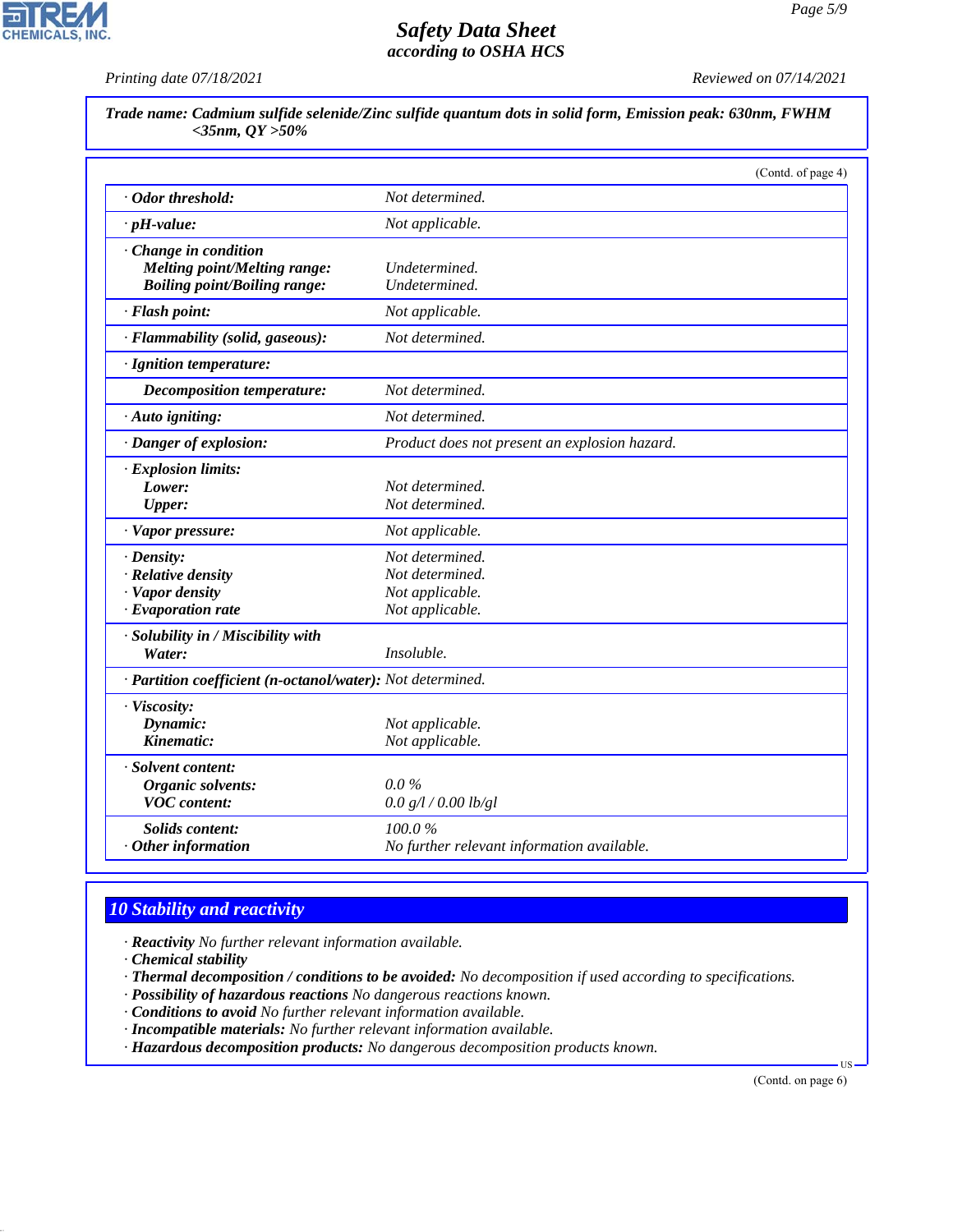*Printing date 07/18/2021 Reviewed on 07/14/2021*

*Trade name: Cadmium sulfide selenide/Zinc sulfide quantum dots in solid form, Emission peak: 630nm, FWHM <35nm, QY >50%*

(Contd. of page 5)

### *11 Toxicological information*

*· Information on toxicological effects*

*· Acute toxicity:*

*· Primary irritant effect:*

*· on the skin: Irritant to skin and mucous membranes.*

*· on the eye: No irritating effect.*

- *· Sensitization: No sensitizing effects known.*
- *· Additional toxicological information:*

*· Carcinogenic categories*

*· IARC (International Agency for Research on Cancer)*

*Substance is not listed.*

*· NTP (National Toxicology Program)*

*Substance is not listed.*

*· OSHA-Ca (Occupational Safety & Health Administration)*

*Substance is not listed.*

# *12 Ecological information*

*· Toxicity*

- *· Aquatic toxicity: No further relevant information available.*
- *· Persistence and degradability No further relevant information available.*
- *· Behavior in environmental systems:*
- *· Bioaccumulative potential No further relevant information available.*
- *· Mobility in soil No further relevant information available.*
- *· Additional ecological information:*

*· General notes:*

*Water hazard class 3 (Self-assessment): extremely hazardous for water*

*Do not allow product to reach ground water, water course or sewage system, even in small quantities.*

*Danger to drinking water if even extremely small quantities leak into the ground.*

- *· Results of PBT and vPvB assessment*
- *· PBT: Not applicable.*
- *· vPvB: Not applicable.*
- *· Other adverse effects No further relevant information available.*

## *13 Disposal considerations*

*· Waste treatment methods*

*· Recommendation:*

44.1.1

*Must not be disposed of together with household garbage. Do not allow product to reach sewage system.*

*· Uncleaned packagings:*

*· Recommendation: Disposal must be made according to official regulations.*

(Contd. on page 7)

US

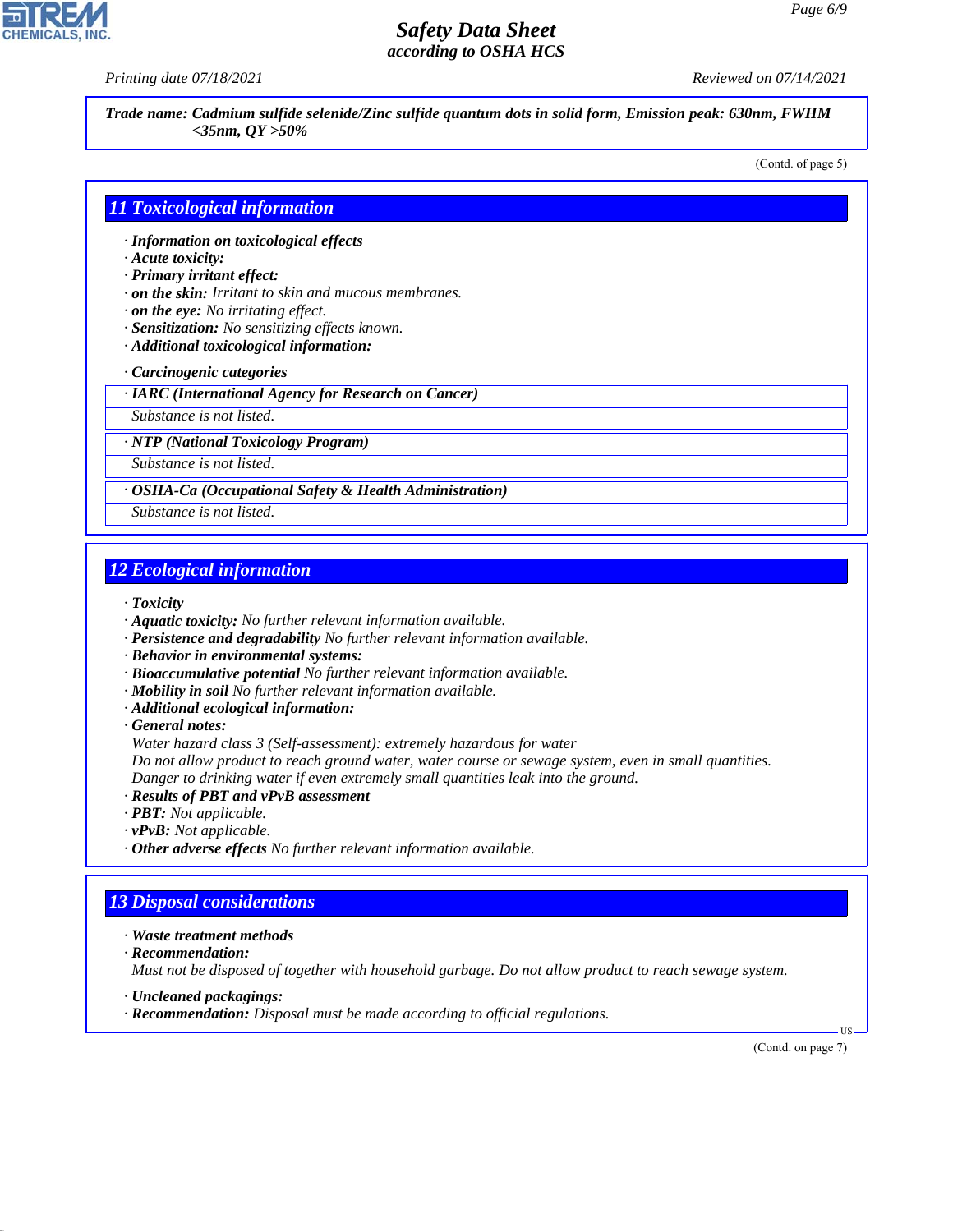CHEMICALS, INC.

44.1.1

*Printing date 07/18/2021 Reviewed on 07/14/2021*

*Trade name: Cadmium sulfide selenide/Zinc sulfide quantum dots in solid form, Emission peak: 630nm, FWHM <35nm, QY >50%*

(Contd. of page 6)

| · UN-Number                                |                                                  |
|--------------------------------------------|--------------------------------------------------|
| · DOT, IMDG, IATA                          | <b>UN2570</b>                                    |
| · UN proper shipping name                  |                                                  |
| $\cdot$ DOT                                | Cadmium compounds                                |
| · IMDG, IATA                               | CADMIUM COMPOUND                                 |
| · Transport hazard class(es)               |                                                  |
| $\cdot$ <i>DOT</i>                         |                                                  |
| SEEP<br>TOXIC                              |                                                  |
| · Class                                    | 6                                                |
| · Label                                    | 6.1                                              |
| · IMDG, IATA                               |                                                  |
| ≫                                          |                                                  |
| · Class                                    | 6.1 Toxic substances                             |
| · Label                                    | 6.1                                              |
| · Packing group<br>· DOT, IMDG, IATA       | III                                              |
| · Environmental hazards:                   |                                                  |
| · Marine pollutant:                        | N <sub>O</sub>                                   |
| · Special precautions for user             | Not applicable.                                  |
| · EMS Number:                              | $F-A, S-A$                                       |
| · Stowage Category                         | $\boldsymbol{A}$                                 |
| Transport in bulk according to Annex II of |                                                  |
| <b>MARPOL73/78 and the IBC Code</b>        | Not applicable.                                  |
| · Transport/Additional information:        |                                                  |
| $\cdot$ DOT                                |                                                  |
| <b>Quantity limitations</b>                | On passenger aircraft/rail: 100kg                |
|                                            | On cargo aircraft only: 200kg                    |
| $\cdot$ IMDG                               |                                                  |
| $\cdot$ Limited quantities (LQ)            | $5 \ kg$                                         |
| $\cdot$ Excepted quantities (EQ)           | Code: E1                                         |
|                                            | Maximum net quantity per inner packaging: 30 g   |
|                                            | Maximum net quantity per outer packaging: 1000 g |
|                                            |                                                  |

(Contd. on page 8)

US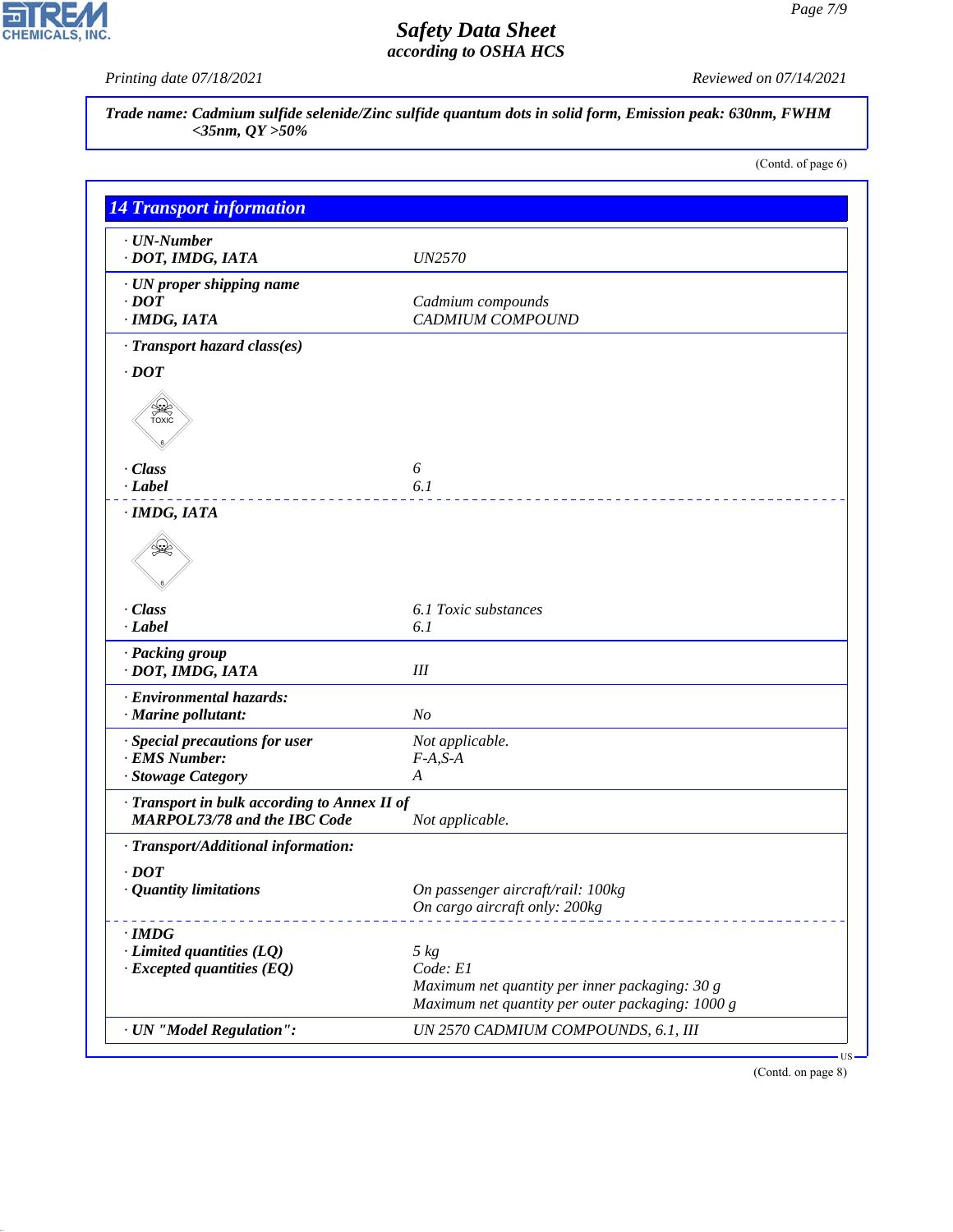# **CHEMICALS**

# *Safety Data Sheet according to OSHA HCS*

*Printing date 07/18/2021 Reviewed on 07/14/2021*

*Trade name: Cadmium sulfide selenide/Zinc sulfide quantum dots in solid form, Emission peak: 630nm, FWHM <35nm, QY >50%*

(Contd. of page 7)

# *15 Regulatory information*

*· Safety, health and environmental regulations/legislation specific for the substance or mixture · Sara*

*· Section 355 (extremely hazardous substances):*

*Substance is not listed.*

*· Section 313 (Specific toxic chemical listings):*

*Substance is not listed.*

*· TSCA (Toxic Substances Control Act):*

- *Substance is not listed.*
- *· Proposition 65*

*· Chemicals known to cause cancer:*

*Substance is not listed.*

*· Chemicals known to cause reproductive toxicity for females:*

*Substance is not listed.*

*· Chemicals known to cause reproductive toxicity for males:*

*· Chemicals known to cause developmental toxicity:*

*Substance is not listed.*

*Substance is not listed.*

*· Carcinogenic categories*

*· EPA (Environmental Protection Agency)*

*Substance is not listed.*

*· TLV (Threshold Limit Value established by ACGIH)*

*Substance is not listed.*

*· NIOSH-Ca (National Institute for Occupational Safety and Health)*

*Substance is not listed.*

#### *· GHS label elements*

*The substance is classified and labeled according to the Globally Harmonized System (GHS).*

*· Hazard pictograms*



*· Signal word Danger*

*· Hazard-determining components of labeling:*

*Cadmium sulfide selenide/Zinc sulfide quantum dots in solid form, Emission peak: 630nm, FWHM <35nm, QY >50%*

*· Hazard statements*

44.1.1

*H302+H312 Harmful if swallowed or in contact with skin.*

*H331 Toxic if inhaled.*

*H341 Suspected of causing genetic defects.*

*H350 May cause cancer.*

*· Precautionary statements*

*P280 Wear protective gloves/protective clothing/eye protection/face protection.*

(Contd. on page 9)

US